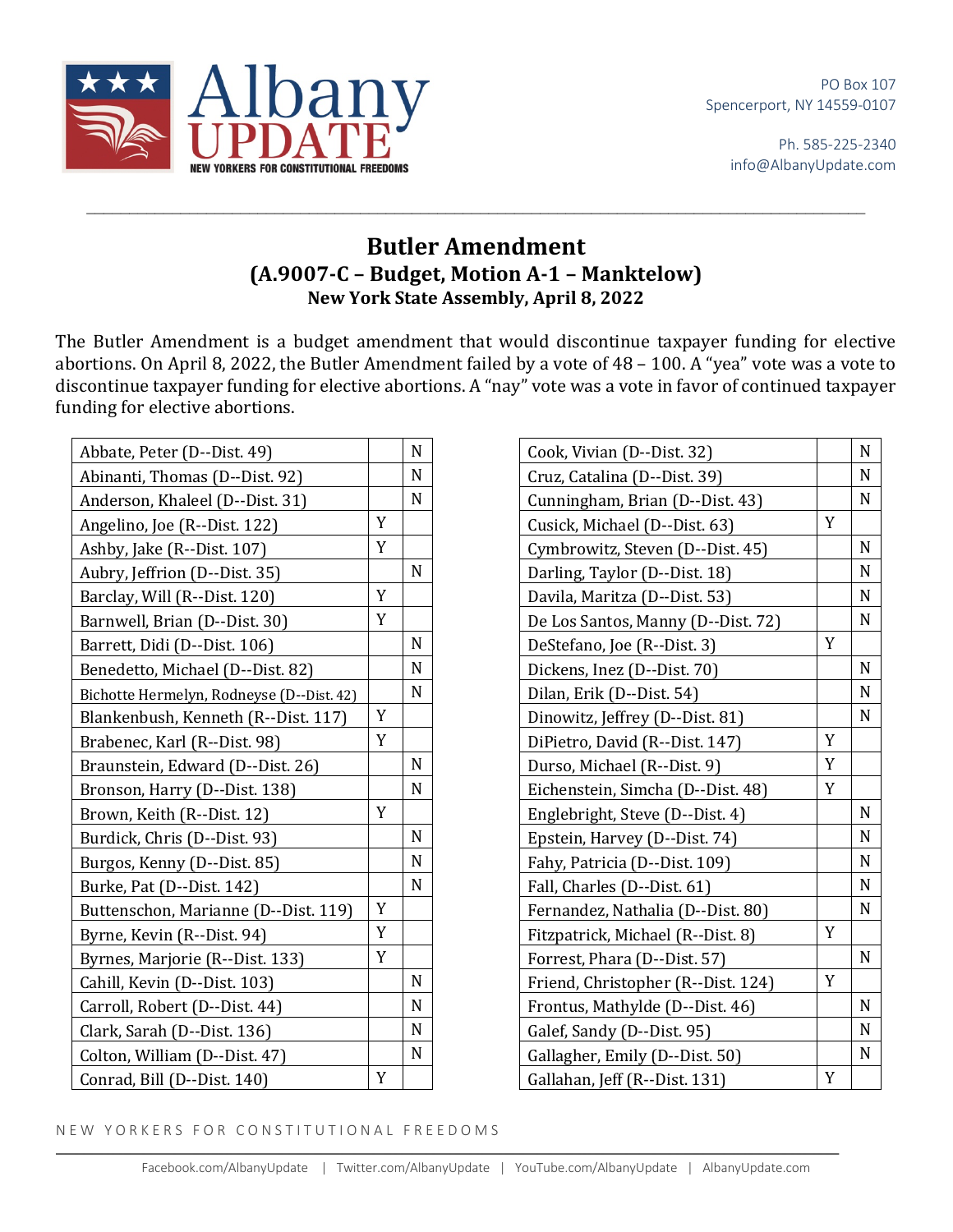|                                       | Y |   |
|---------------------------------------|---|---|
| Gandolfo, Jarett (R--Dist. 7)         |   | N |
| Gibbs, Eddie (D--Dist. 68)            | Y |   |
| Giglio, Jodi (R--Dist. 2)             | Y |   |
| Giglio, Joseph (R--Dist. 148)         |   |   |
| Glick, Deborah (D--Dist. 66)          |   | N |
| Gonzalez-Rojas, Jessica (D--Dist. 34) |   | N |
| Goodell, Andy (R--Dist. 150)          | Y |   |
| Gottfried, Richard (D--Dist. 75)      |   | N |
| Griffin, Judy (D--Dist. 21)           |   | N |
| Gunther, Aileen (D--Dist. 100)        |   | N |
| Hawley, Stephen (R--Dist. 139)        | Y |   |
| Heastie, Carl (D--Dist. 83)           |   | N |
| Hevesi, Andrew (D--Dist. 28)          |   | N |
| Hunter, Pam (D--Dist. 128)            |   | N |
| Hyndman, Alicia (D--Dist. 29)         |   | N |
| Jackson, Chantel (D--Dist. 79)        |   | N |
| Jacobson, Jonathan (D--Dist. 104)     |   | N |
| Jean-Pierre, Kimberly (D--Dist. 11)   |   | N |
| Jensen, Josh (R--Dist. 134)           | Y |   |
| Jones, Billy (D--Dist. 115)           |   | N |
| Joyner, Latoya (D--Dist. 77)          |   | N |
| Kelles, Anna (D--Dist. 125)           |   | N |
| Kim, Ron (D--Dist. 40)                |   | N |
| Lalor, Kieran (R--Dist. 105)          | Y |   |
| Lavine, Charles (D--Dist. 13)         |   | N |
| Lawler, Michael (R--Dist. 97)         | Y |   |
| Lemondes, John (R--Dist. 126)         | Y |   |
| Lucas, Nikki (D--Dist. 60)            |   | N |
| Lunsford, Jen (D--Dist. 135)          |   | N |
| Lupardo, Donna (D--Dist. 123)         |   | N |
| Magnarelli, William (D--Dist. 129)    |   | N |
| Mamdani, Zohran (D--Dist. 36)         |   | N |
| Manktelow, Brian (R--Dist. 130)       | Y |   |
| McDonald, John (D--Dist. 108)         |   | N |
| McDonough, David (R--Dist. 14)        |   | N |
| McMahon, Karen (D--Dist. 146)         |   | N |
| Meeks, Demond (D--Dist. 137)          |   | N |
| Mikulin, John (R--Dist. 17)           | Y |   |
| Miller, Brian (R--Dist. 101)          | Y |   |
| Mitaynes, Marcela (D--Dist. 51)       |   | N |
| Montesano, Michael (R--Dist. 15)      | Y |   |
| Morinello, Angelo (R--Dist. 145)      | Y |   |
|                                       |   | N |
| Niou, Yuh-Line (D--Dist. 65)          |   |   |

| Nolan, Catherine (D--Dist. 37)         |   | N |
|----------------------------------------|---|---|
| Norris, Michael (R--Dist. 144)         | Y |   |
| O'Donnell, Daniel (D--Dist. 69)        |   | N |
| Otis, Steve (D--Dist. 91)              |   | N |
| Palmesano, Philip (R--Dist. 132)       | Y |   |
| Paulin, Amy (D--Dist. 88)              |   | N |
| Peoples-Stokes, Crystal (D--Dist. 141) |   | N |
| Pheffer Amato, Stacey (D--Dist. 23)    |   | N |
| Pretlow, J. Gary (D--Dist. 89)         |   | N |
| Quart, Dan (D--Dist. 73)               |   | N |
| Ra, Edward (R--Dist. 19)               | Y |   |
| Rajkumar, Jenifer (D--Dist. 38)        |   | N |
| Ramos, Phil (D--Dist. 6)               |   | N |
| Reilly, Mike (R--Dist. 62)             | Y |   |
| Reyes, Karines (D--Dist. 87)           |   | N |
| Rivera, Jon (D--Dist. 149)             |   | N |
| Rivera, Jose (D--Dist. 78)             |   | N |
| Rosenthal, Daniel (D--Dist. 27)        |   | N |
| Rosenthal, Linda (D--Dist. 67)         |   | N |
| Rozic, Nily (D--Dist. 25)              |   | N |
| Salka, John (R--Dist. 121)             | Y |   |
| Santabarbara, Angelo (D--Dist. 111)    | Y |   |
| Sayegh, Nader (D--Dist. 90)            |   | N |
| Schmitt, Colin (R--Dist. 99)           | Y |   |
| Seawright, Rebecca (D--Dist. 76)       |   | N |
| Septimo, Amanda (D--Dist. 84)          |   | N |
| Sillitti, Gina (D--Dist. 16)           |   | N |
| Simon, Jo Anne (D--Dist. 52)           |   | N |
| Simpson, Matthew (R--Dist. 114)        | Y |   |
| Smith, Doug (R--Dist. 5)               | Y |   |
| Smullen, Robert (R--Dist. 118)         | Y |   |
| Solages, Michaelle (D--Dist. 22)       |   | N |
| Steck, Phil (D--Dist. 110)             |   | N |
| Stern, Steve (D--Dist. 10)             |   | N |
| Stirpe, Al (D--Dist. 127)              |   | N |
| Tague, Chris (R--Dist. 102)            | Y |   |
| Tannousis, Mike (R--Dist. 64)          | Y |   |
| Tapia, Yudelka (D--Dist. 86)           |   | N |
| Taylor, Al (D--Dist. 71)               |   | N |
| Thiele, Fred (I--Dist. 1)              |   | N |
| Vanel, Clyde (D--Dist. 33)             |   | N |
| Walczyk, Mark (R--Dist. 116)           | Y |   |
| Walker, Latrice (D--Dist. 55)          |   | N |

NEW YORKERS FOR CONSTITUTIONAL FREEDOMS